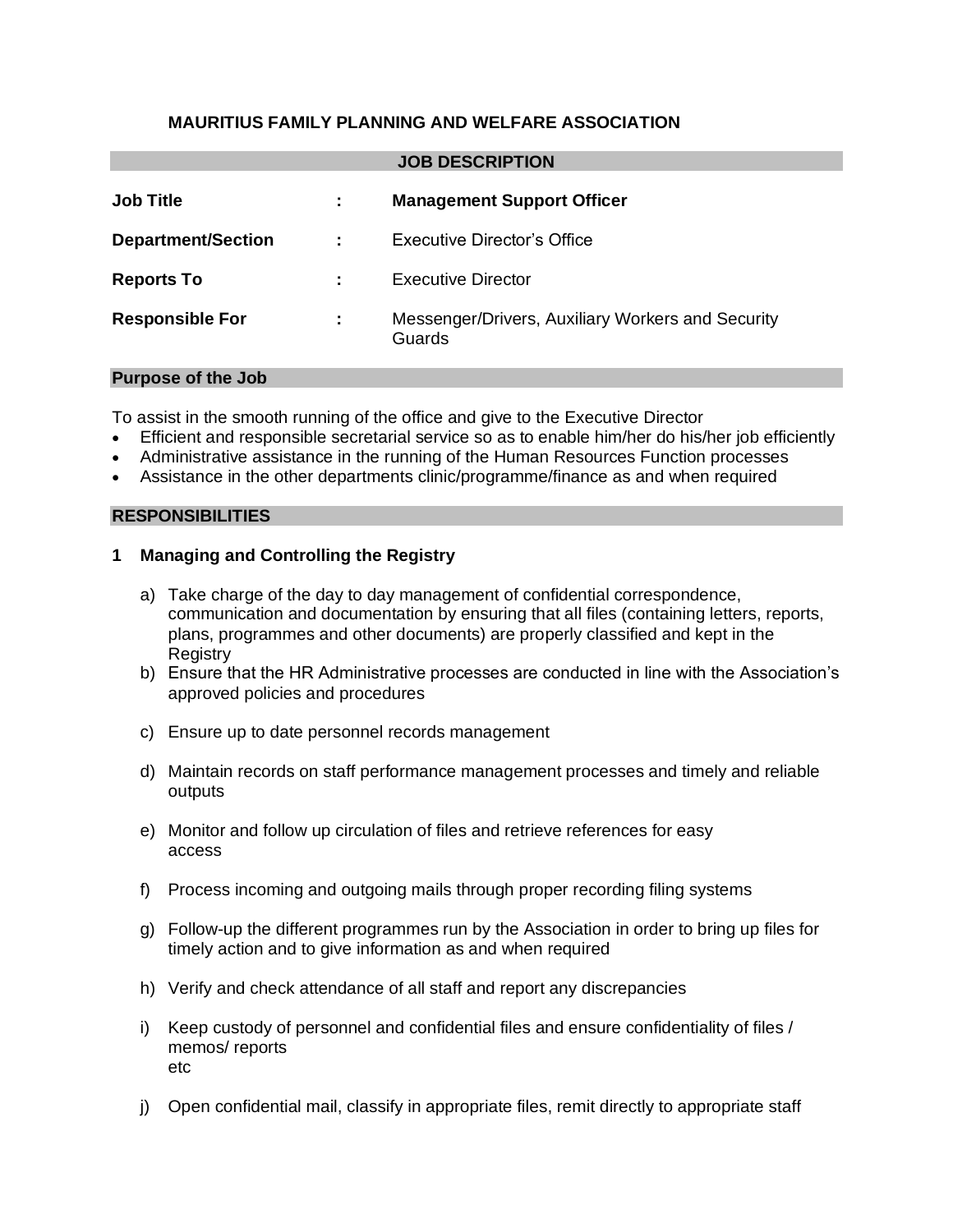k) Draft or produce general as well as confidential matter (letters, minutes, memos, reports etc)

### **2 Answer and make telephone calls**

- a) Screen incoming calls and put through incoming calls; and make outgoing calls to the Executive Director and any other higher officer
- b) Schedule appointments for the Executive Director

## **3 Prepare for Meetings and Events**

**P**repare venues, dossiers and files and any other documentation prior to meetings and committees

- a) Attend managing Committee and other meetings as and when required, take notes and prepare draft minutes
- b) Organize and supervise all the necessary logistics (air tickets, hotel accommodations, welcome at the airport, etc) when guests from abroad are invited to attend seminars or to visit the Association
- c) Provide logistic support to volunteers /staff on mission
- 4 **Offer other services such as operating the switchboard, providing reception service and operating the telefax , photocopying machines as and when required**

### 5 **Manage and Supervise Drivers/Messengers/Cleaners**

- a) Manage the performance of Drivers/Messengers/Cleaners and other central support staff through planning organizing and monitoring their activities as well as checking attendance
- b) Sign requisitions for the filling up of vehicles and record mileage, gasoline usage: arrange for regular servicing of vehicles, and carry out spot checks of vehicles and other controls and report
- c) Organize transportation and prepare weekly programs for transport: and then monitor and control implementation
- d) Obtain on Mondays Mileage Sheets for every past week from Drivers, and countercheck justifications against the approved programs of work
- e) Assist the Programme Section as and when required

# **7 Perform such other cognate duties as and when required**

# **REQUIRED QUALIFICATIONS AND COMPETENCIES**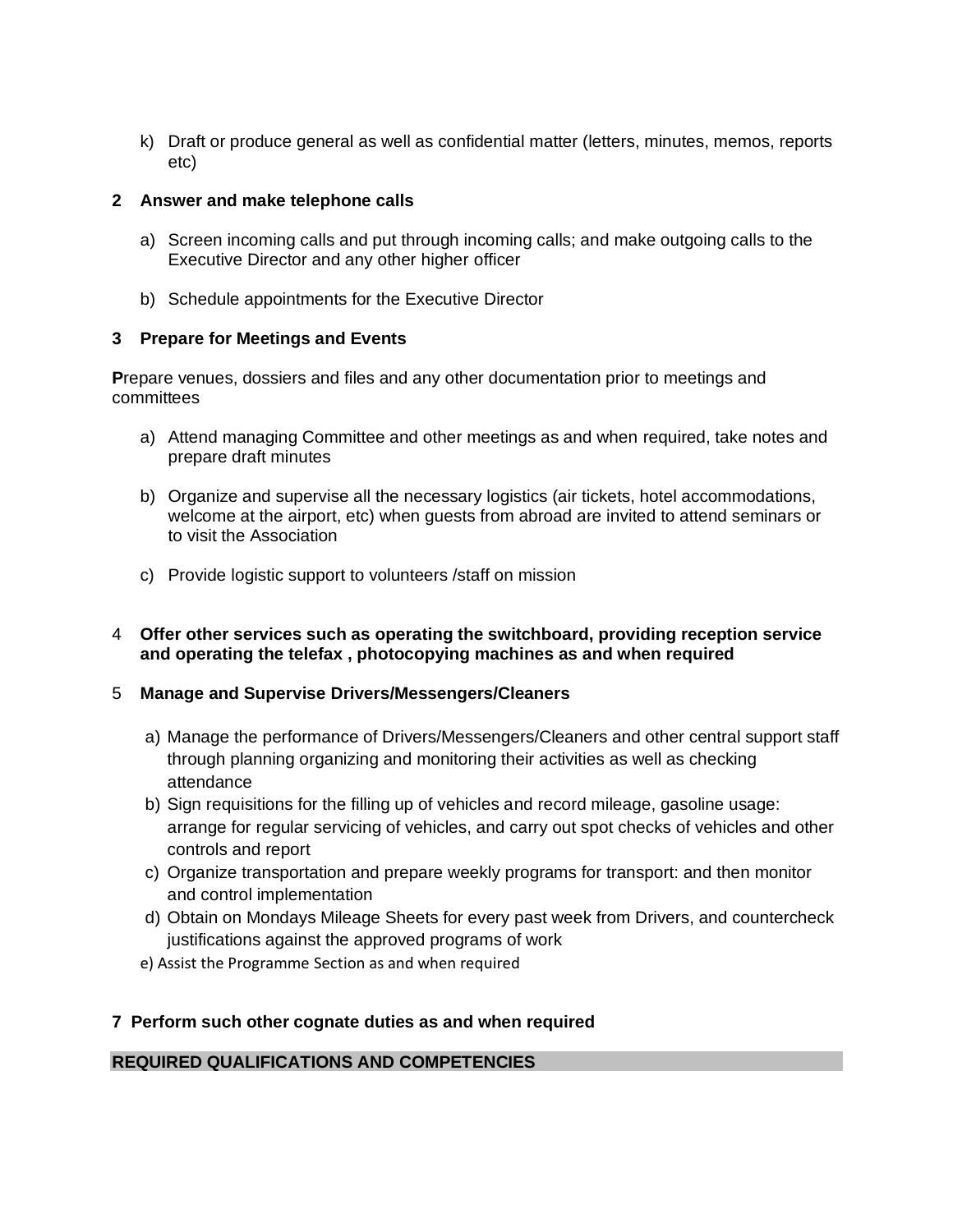## **Educational Qualifications**

- Candidates should hold a Cambridge School certificate with credit in at least five subjects including English Language, French and Mathematics or Principles of Accounts.
- A Cambridge Higher School Certificate or passes in at least two subjects obtained on one certificate at the General Certificate of Education " Advanced Level"

### **Experience and competencies:**

- At least 2 years experience in a similar position
- Good communication and interpersonal skills
- Having a general knowledge of national and international issues
- Computer literate
- Excellent interpersonal skills and personal networking abilities
- Good time management and organisation abilities
- Computer and other office equipment user skills
- Good coordination skills

Salary: Rs 18,925 - Rs 37,450

### **LEVEL OF AUTHORITY**

- The choice of appropriate prioritization of actions needing the Executive Director's attention
- Recommendation on the choice of the client solutions
- Own work planning and input to the Executive Director's meetings and other task scheduling

### **RESOURCE RESPONSIBILITY**

#### **Financial**

• Expenditure on the Executive Director and associated activity expenditures

#### **Other**

- Confidential information
- MFPWA corporate image

### **KEY CONTACTS**

#### **Internal**

• All Staff

### **External**

- Suppliers
- Clients and donors
- Service providers
- Media
- All outsiders officially in contact with the Executive Director's Office